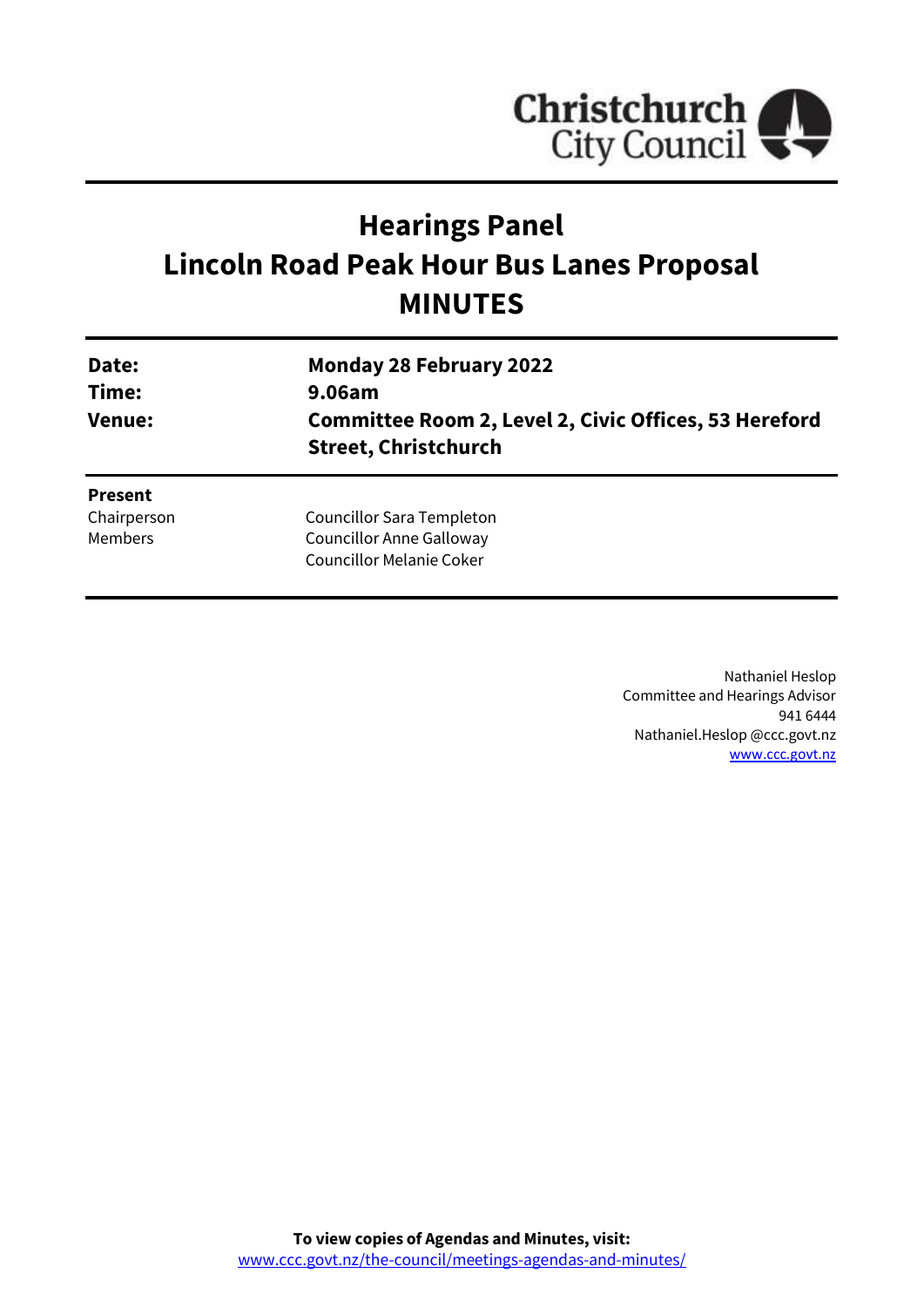

The agenda was dealt with in the following order.

# **1. Apologies Ngā Whakapāha**

### **Hearings Panel Decision**

No apologies were received.

# **2. Election of Chairperson Te Whakatū Poumua Hearings Panel Resolved BLHP/2022/00004**

It was **decided** that Sara Templeton be appointed Chairperson of the Hearings Panel .

Councillor Galloway/Councillor Coker **Carried**

### **3. Declarations of Interest Ngā Whakapuaki Aronga**

There were no declarations of interest recorded.

# **4. Lincoln Road Passenger Transport Improvements (Between Curletts & Whiteleigh)**

Council Officers Jannie Greef, Transport Project Manager and Samantha Sharland, Engagement Advisor joined via audio-visual link and David Sun, Senior Transport Engineer joined the table to present the Officers report and responded to questions arising from the Hearings Panel.

### **Attachments**

A Council Officer Presentation

## **5. Tables of Submissions**

### **Hearings Panel Resolved BLHP/2022/00005**

That the Hearings Panel:

Accepts the written submissions, including any late submissions, received on the Lincoln  $1.$ Road Peak Hour Bus Lanes consultation.

Councillor Templeton/Councillor Coker **Carried**

## **6. Hearing of Submissions Ngā Tāpaetanga**

The Hearings Panel received presentations from the following submitters:

- 43813 David Hawke on behalf of Halswell Residents Association
- 44309 Warwick Stevens and John Burgess on behalf of McDonald Restaurants New Zealand Limited, and Alain Traill
- 43709 Owen Evans on behalf of Lindon Grove Residents additional document provided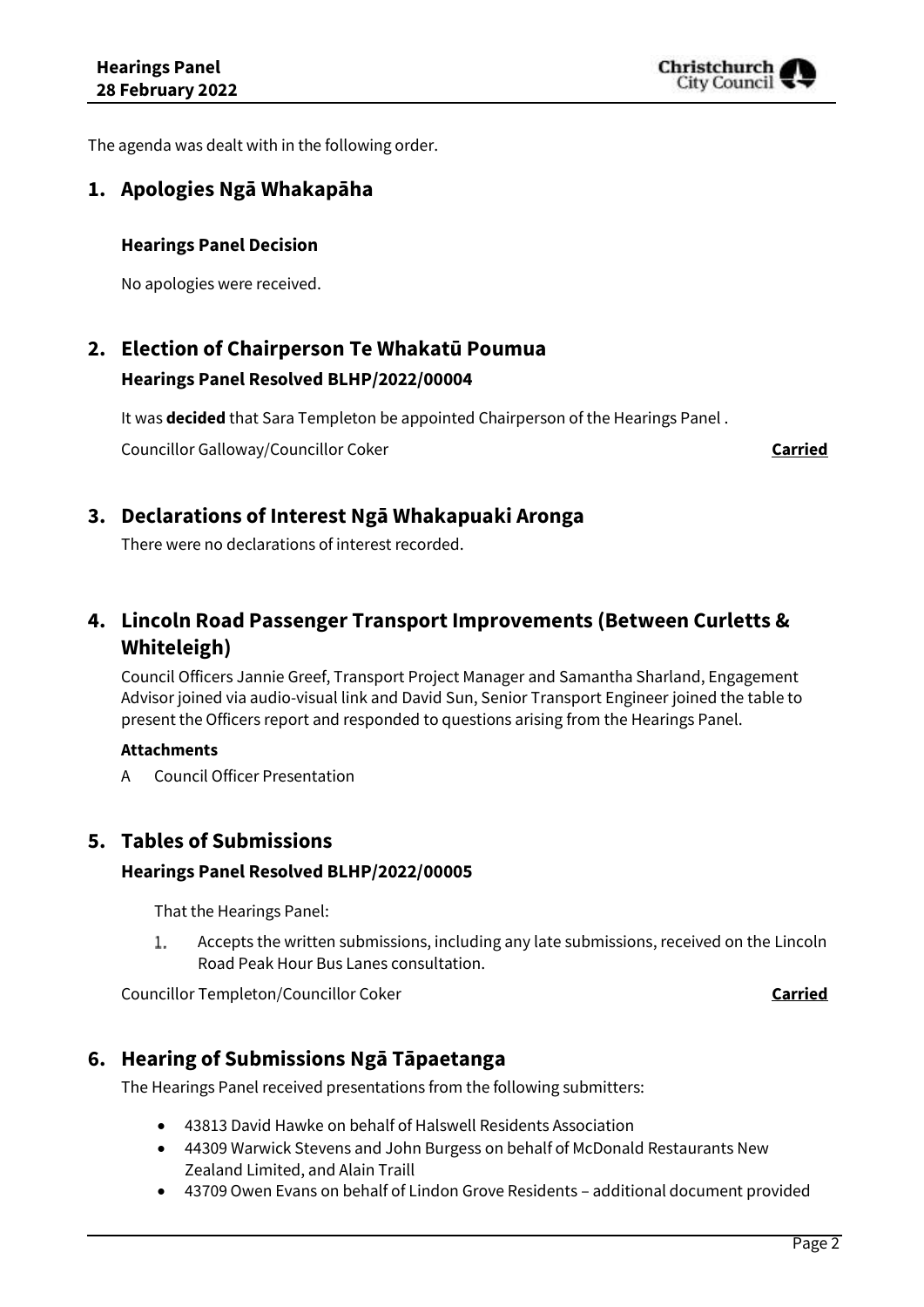- 44224 Greg Gimblett and Ray Edwards on behalf of Halswell Road Properties Limited additional document provided
- 44200 Rebecca Parish and Dave Smith on behalf of Foodstuffs South Island Properties Limited – additional document provided

The meeting adjourned at 10.34am and reconvened at 10.45am

44277 Chris Abbott on behalf of Spokes Canterbury

The meeting adjourned at 10.52am and reconvened at 11.10am

- 44161 Russell Bodger on behalf of Sue's Shop (2014) Limited
- 44233 Karolin Potter on behalf of Waihoro Spreydon-Cashmere Community Board

### **Attachments**

- A Lindon Grove Residents, Owen Evans Additional Document
- B Foodstuffs, Rebecca Parish Additional Document
- C Halswell Road Properties Limited, Greg Gimblett Additional Document

The meeting adjourned at 11.31am on 28 February 2022 and reconvened at 11am, Monday 7March 2022, in Committee Room 2, Level 2, Civic Offices, 53 Hereford Street and by audio-visual link.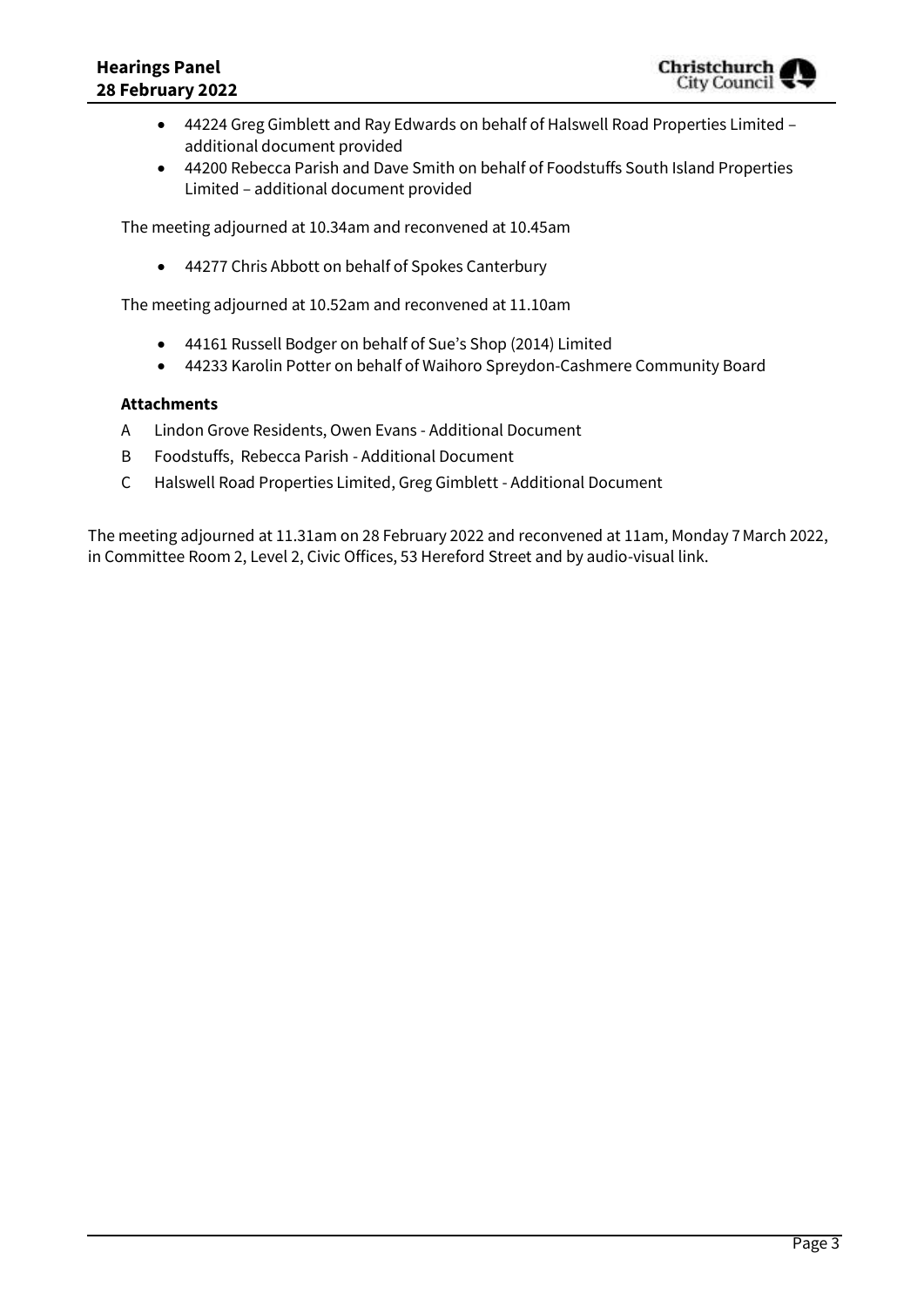# **9. Site Visit**

The Hearings Panel undertook a site visit of the proposed route (refer to map below) on Monday 7 March 2022 from 8am to 10am.



The meeting reconvened at 11.02am, Monday 7March 2022, in Committee Room 2, Level 2, Civic Offices, 53 Hereford Street and by audio-visual link.

# **7. Consideration and Deliberation Ngā Whaiwhakaaro me Ngā Taukume o Ngā Kōrero**

At the conclusion of oral submissions the following Council Officers returned to the table to respond to questions raised by the Hearings Panel.

- Jannie Greeff Project Manager
- David Sun Senior Transport Engineer
- Samantha Sharland Engagement Advisor

Throughout the process Panel Members referred a number of questions through to Council Officers for response. The questions arose from the information provided by Council Officers and the written and oral submissions received. Refer to **Attachment A** below for the document.

### **Attachments**

A Hearings Panel Questions & Council Officer Responses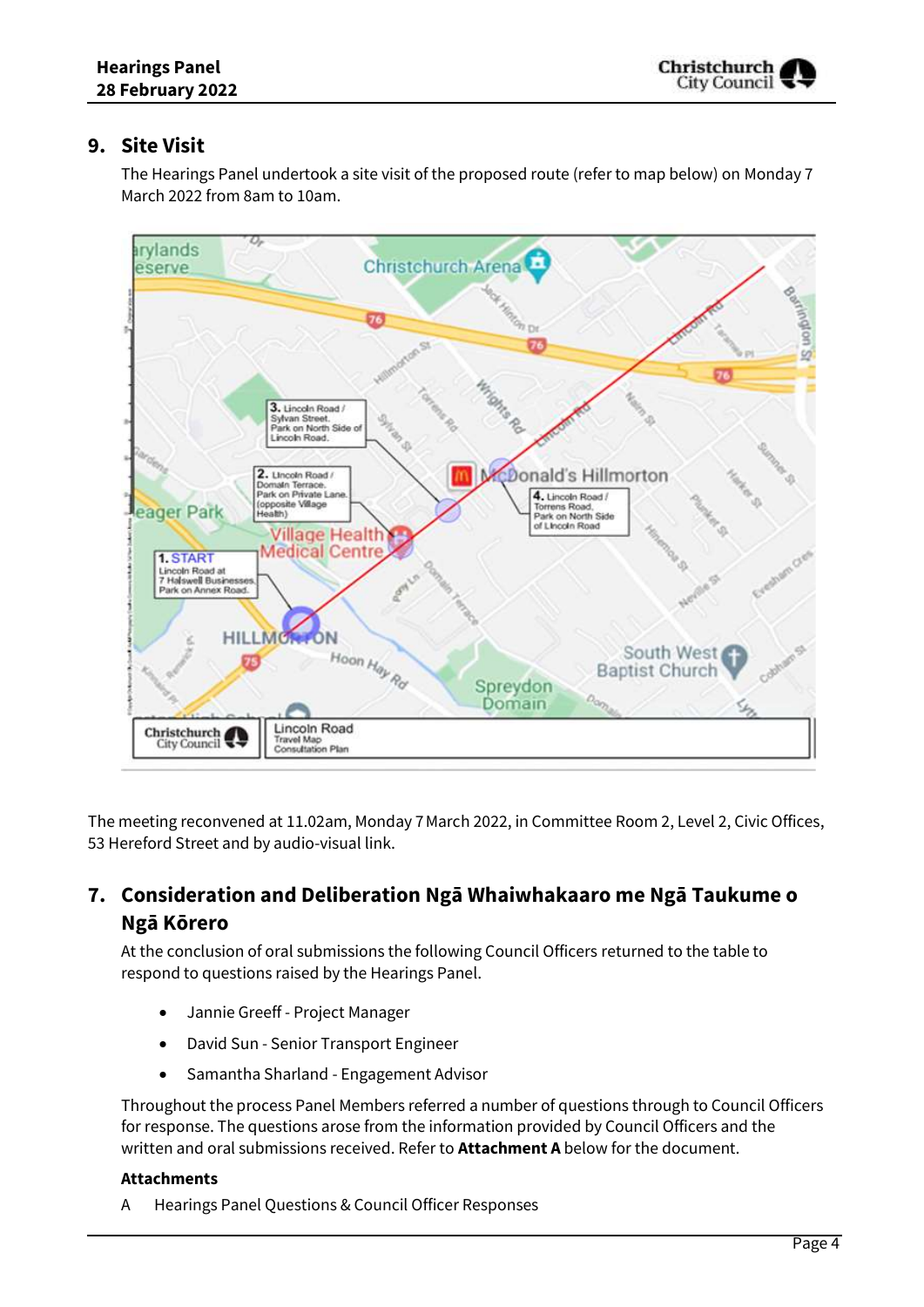The meeting adjourned at 12.16pm on 7 March and reconvened at 12.41pm on 11 March 2022 by audio-visual link. When the meeting reconvened Councillor Coker was not present.

Councillor Coker joined the meeting at 12.53pm.

# **8. Hearings Panel Recommendations Ngā Tūtohu o Te Tira Tauaki Hearings Panel Comment**

The Hearings Panel accepted the Officer Recommendations with additional recommendations and noting provisions as listed below.

**Section 1 Curletts Road to Annex Road** *(refer to Hearings Panel Recommendations 2a – 2e)*

 For this section the Hearings Panel recommended approving the revised scheme designs as detailed in Attachment A and made the following recommendations and noting provisions:

- Request that staff use their best endeavours to relocate or transplant the trees outside 7 Halswell Road, and others along route if possible.
- Request that staff install wayfinding signage for Nor'West Arc cycleway at Annex Road intersection for road users coming from Halswell.
- Request that staff investigate installing a pedestrian crossing near Coppell Place that goes across Lincoln Road.
- Note that the footpath on the north side of Lincoln Road between Curletts Road and Annex Road be marked as a shared path and request staff work with Ministry of Education to procure land designation to widen it to best practice guidelines.
- Note that the footpath on the south side of Lincoln Road between Coppell Place and Annex Road is to be marked as a shared path with additional markings encouraging good shared space behaviour on both sides of Lincoln road.
- **Section 2 between Domain Terrace and Torrens Road** *(refer to Hearings Panel Recommendations 2f – 2g)*

For this section the Hearings Panel recommended approving the revised scheme designs as detailed in Attachment A and made the following recommendations and noting provisions:

- Request that staff assess parking requirements along Domain Terrace, and present a decision report to the Waipuna Halswell-Hornby-Riccarton Community Board.
- Notes staff will continue to work with owners of the Dairy (35 Halswell Road) the Black Horse Hotel (33 Halswell Road) on safe parking options and delivery vehicle access.
- **Section 3 between Wrights Road and Nairn Street** *(refer to Hearings Panel Recommendations 2h)*

For this section the Hearings Panel accepted the Officer Recommendations and made the following additional recommendations and noting provisions:

- Request that staff to investigate an option for enabling cyclists to use shared space coming from Wrights Road and turning left into Lincoln Road.
- **Section 4 between Lindores Street and Parade Court** *(refer to Hearings Panel Recommendations 2i)*

 For this section the Hearings Panel recommended approving the revised scheme designs as detailed in Attachment A.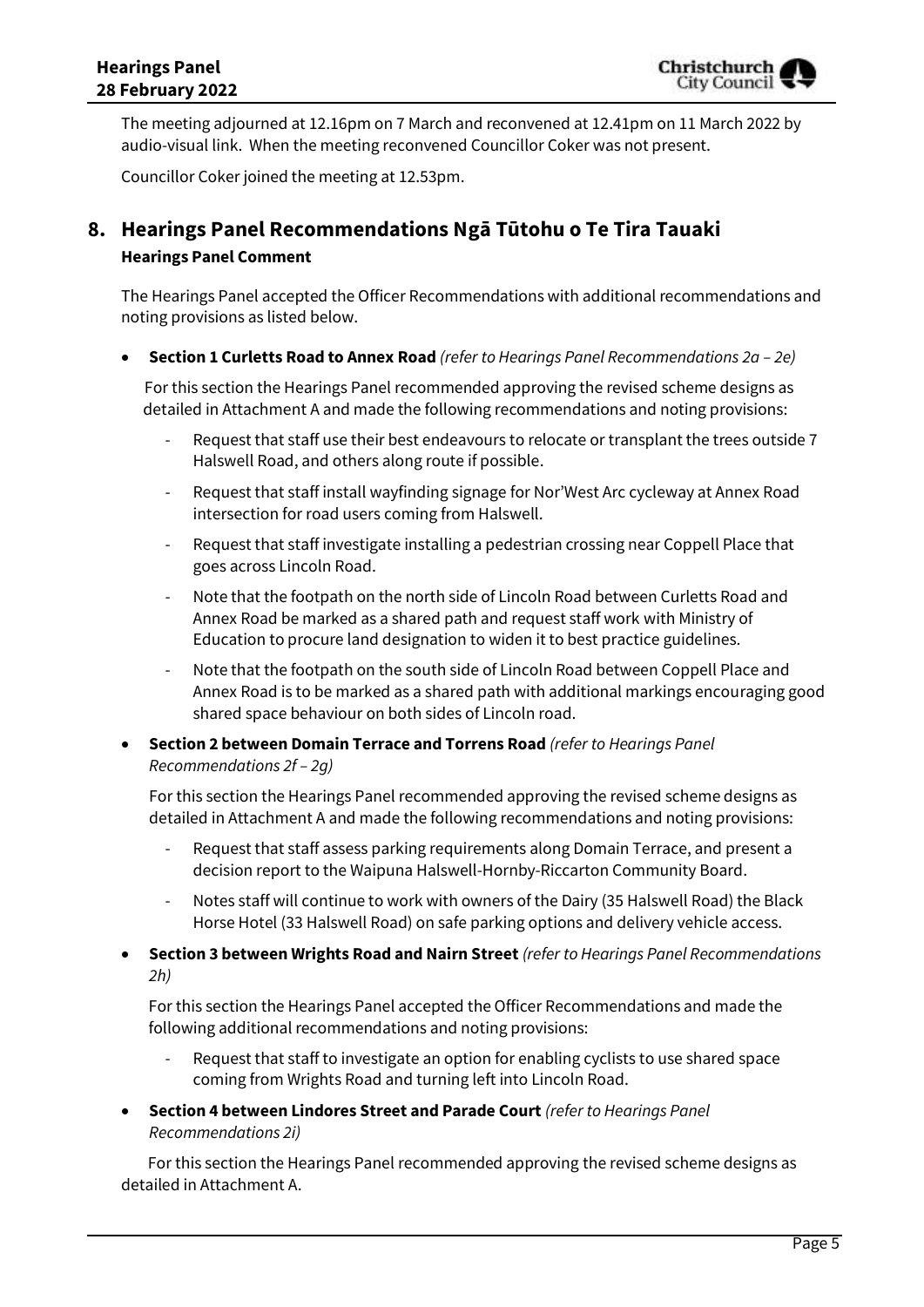**Other** *(Refer to Hearings Panel Recommendation 2j- 2r)*

 The Hearings Panel also included the following recommendations and noting provisions in relation to the project:

- Request that staff investigate each intersection with a give way sign, especially Annex Road, to ensure there is sufficient clear line of sight along Lincoln Road for road users.
- Request that Staff investigate maximising parking and cycle lane width between Wrights Road & Whiteleigh Avenue.
- Recommend that the bus lane on Lincoln Road between Moorehouse Avenue and Whiteleigh Avenue be amended to 3pm-6pm during weekdays and note that weekend peak hour times should be revisited once bus frequency increases.
- Notes that emergency services have been consulted on the project and have no concerns about the proposal.
- Notes the planned expansion of Hillmorton Hospital and request that staff work with Canterbury District Health Board on transport planning, particularly around the Hillmorton Street / Wrights Road intersection.
- Notes staff advice that an open-day will be arranged well before construction starts where staff will take businesses and residents through the proposed tree relocations and planting, changes, traffic management plans, and construction implications.
- Notes staff are working with Waka Kotahi to increase educational awareness for all road users on this traffic corridor and its new layout.

### **Council Officer Recommendations to the Hearings Panel**

That the Urban Development and Transport Committee:

- 1. Receives the information within, attached to this report, and considers the written and oral submissions made as part of the public consultation process.
- 2. Recommends that the Urban Development and Transport Committee approves:
	- a. Revised scheme design of the Lincoln Road PT Improvements (Between Curletts & Whiteleigh), as detailed in Attachment A; including changes to the Lincoln Road/ Domain Terrace and Lincoln Road/ Torrence Road intersections.
	- b. Time restricted parking, as detailed in **Attachment A**; and
	- c. tree removal, as detailed in **Attachment A**.
- 3. Recommends to the Urban Development and Transport Committee that the detailed traffic resolutions required for the implementation of the project are brought back to the Committee for approval at the end of the detailed design phase, prior to the beginning of construction.

### **Hearings Panel Resolved BLHP/2022/00006**

#### **Part A**

That the Urban Development and Transport Committee:

1. Receives the information within, attached to this report, and considers the written and oral submissions made as part of the public consultation process.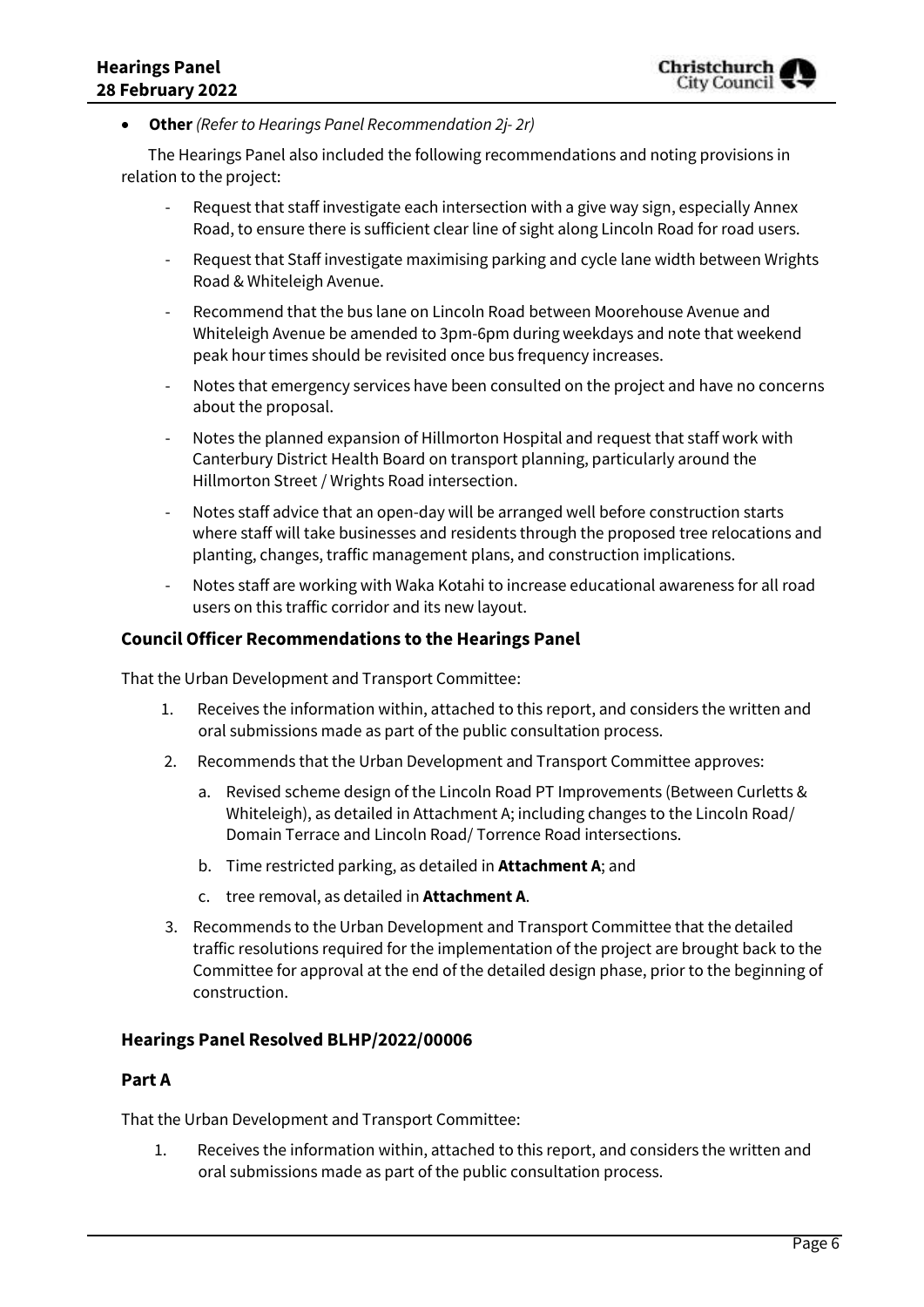2. Recommends that the Urban Development and Transport Committee approves the revised scheme design of the Lincoln Road PT Improvements (Between Curletts & Whiteleigh), as detailed in Attachment A; including changes to the Lincoln Road/ Domain Terrace and Lincoln Road/ Torrence Road intersections, and include the following amendments:

### **Section 1 Curletts Road to Annex Road**

- a. Request that staff use their best endeavours to relocate or transplant the trees outside 7 Halswell Road and other trees if possible.
- b. Request that staff investigate installing a pedestrian crossing near Coppell Place that goes across Lincoln Road.
- c. Note that the footpath on the north side of Lincoln Road between Curletts Road and Annex Road is to be marked as a shared path and request staff work with Ministry of Education to procure land to widen it to best practice guidelines.
- d. Note that the footpath on the south side of Lincoln Road between Coppell Place and Annex Road is to be marked as a shared path with additional markings encouraging good shared space behaviour on both sides of Lincoln Road.
- e. Install wayfinding signage for Nor'West Arc cycleway at Annex Road intersection for road users coming from Halswell.

### **Section 2 between Domain Terrace and Torrens Road**

- f. Request that staff assess parking requirements along Domain Terrace, and present a decision report to the Waipuna Halswell-Hornby-Riccarton Community Board.
- g. Notes staff will continue to work with owners of the Dairy (35 Halswell Road) the Black Horse Hotel (33 Halswell Road) on safe parking options and delivery vehicle access.

### **Section 3 between Wrights Road and Nairn Street**

h. Request that staff to investigate an option for enabling cyclists to use shared space coming from Wrights Road and turning left into Lincoln Road.

### **Section 4 between Lindores Street and Parade Court**

i. Request that staff install a pedestrian refuge across Twigger Street.

### **Other Recommendations**

- j. Request that staff investigate each intersection that has a give way sign, especially Annex Road, to ensure there is sufficient clear line of sight along Lincoln Road for road users.
- k. Request that Staff investigate maximising parking and cycle lane width between Wrights Road & Whiteleigh Avenue.
- l. Recommend that the bus lane on Lincoln Road between Moorehouse Avenue and Whiteleigh Avenue be amended to 3pm-6pm during weekdays and note that weekend peak hour times should be revisited once bus frequency increases.
- m. Notes that emergency services have been consulted on the project and have no concerns about the proposal.